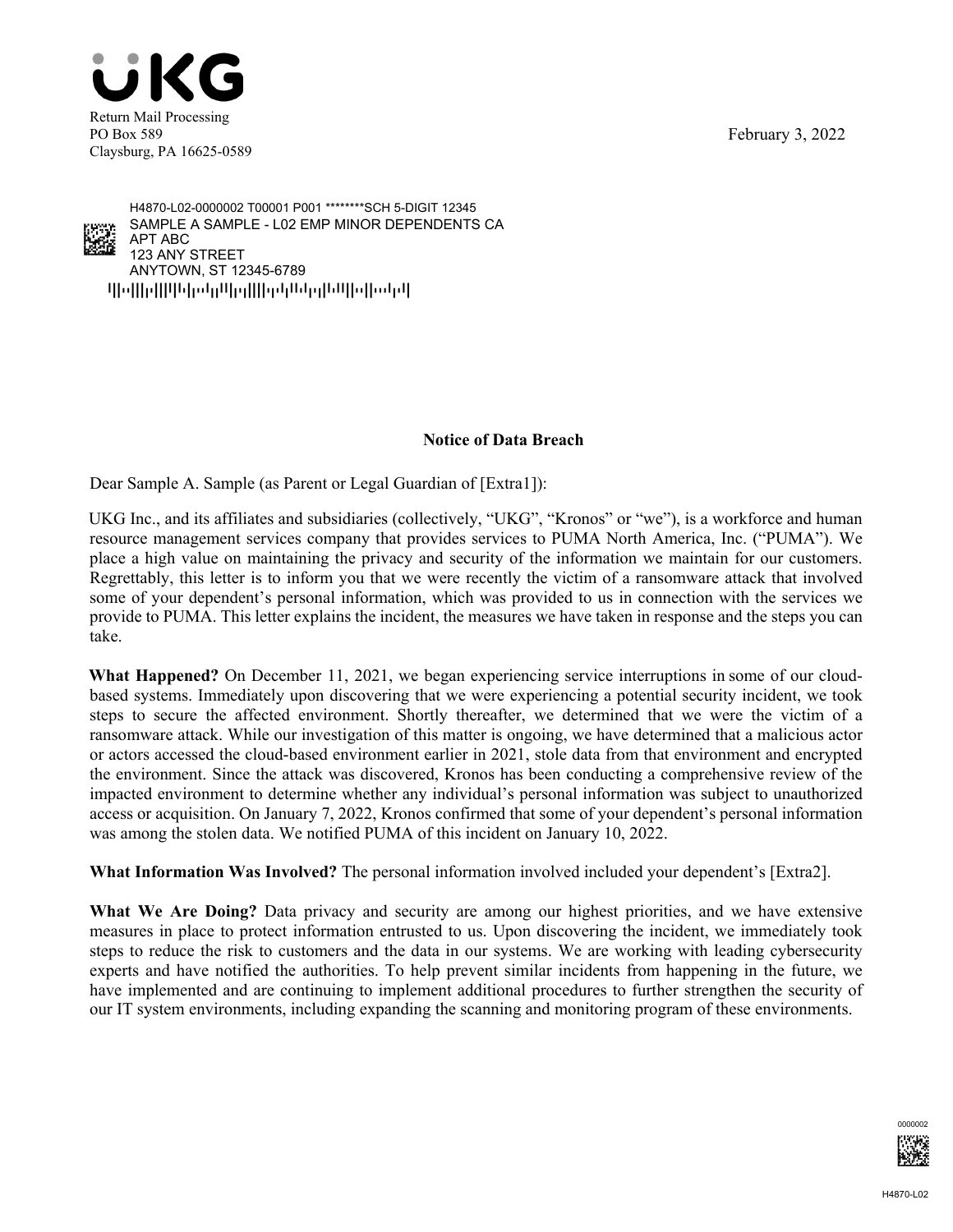**What You Can Do?** We encourage you to remain vigilant against incidents of identity theft and fraud, to review account statements, and to monitor your dependent's free credit reports for suspicious activity and to detect errors. Enclosed with this letter are some steps you can take to protect your dependent's information. At this time, we have no evidence that any personal information has been used inappropriately. However, as a measure of added security and to help protect your dependent's identity, we are offering a complimentary 24-month membership to Experian's® IdentityWorks<sup>SM</sup>. This product provides your dependent with services including credit monitoring, identify restoration, and identity theft insurance. To activate your dependent's membership and start monitoring your dependent's personal information please follow the steps below:

- Ensure that you **enroll by**: **April 30, 2022** (Your code will not work after this date.)
- Visit the Experian Identity Works website to enroll: [Extra3]
- Provide your **activation code**: **ABCDEFGHI**

 $\overline{a}$ 

If you have questions about the product, need assistance with identity restoration or would like an alternative to enrolling in Experian IdentityWorks online, please contact Experian's customer care team at **(833) 256-3157** by **April 30, 2022**. Be prepared to provide engagement number **ENGAGE#** as proof of eligibility for the identity restoration services by Experian.

## **ADDITIONAL DETAILS REGARDING YOUR 24-MONTH EXPERIAN IDENTITYWORKS MEMBERSHIP:**

A credit card is **not** required for enrollment in Experian IdentityWorks.

You can contact Experian **immediately** regarding any fraud issues, and have access to the following features once you enroll in Experian IdentityWorks:

- **Social Security Number Trace**: Monitoring to determine whether enrolled minors in your household have an Experian credit report. Alerts of all names, aliases and addresses that become associated with your minor's Social Security Number (SSN) on the Experian credit report.
- **Internet Surveillance**: Technology searches the web, chat rooms & bulletin boards 24/7 to identify trading or selling of your personal information on the Dark Web.
- **Identity Restoration:** Identity Restoration agents are immediately available to help you address credit and noncredit related fraud.
- **Experian IdentityWorks ExtendCARE<sup>TM</sup>:** Your dependent receives the same high-level of Identity Restoration support even after your dependent's Experian IdentityWorks membership has expired.
- **Up to \$1 Million Identity Theft Insurance<sup>1</sup>:** Provides coverage for certain costs and unauthorized electronic fund transfers.

If you believe there was fraudulent use of your dependent's personal information and would like to discuss how you may be able to resolve those issues, please reach out to an Experian agent at **(833) 256-3157**. If, after discussing the situation with an agent, it is determined that Identity Restoration support is needed, then an Experian Identity Restoration agent is available to work with you to investigate and resolve each incident of fraud that occurred (including, as appropriate, helping you with contacting credit grantors to dispute charges and close accounts; assisting you in placing a freeze on your dependent's credit file with the three major credit bureaus; and assisting you with contacting government agencies to help restore your dependent's identity to its proper condition).

Please note that this Identity Restoration support is available to your dependent for 24 months from the date of this letter and does not require any action on your or your dependent's part at this time. The Terms and Conditions for this offer are located at www.ExperianIDWorks.com/restoration. You will also find self-help tips and information about identity protection at this site.

 $<sup>1</sup>$  The Identity Theft Insurance is underwritten and administered by American Bankers Insurance Company of Florida, an Assurant</sup> company. Please refer to the actual policies for terms, conditions, and exclusions of coverage. Coverage may not be available in all jurisdictions.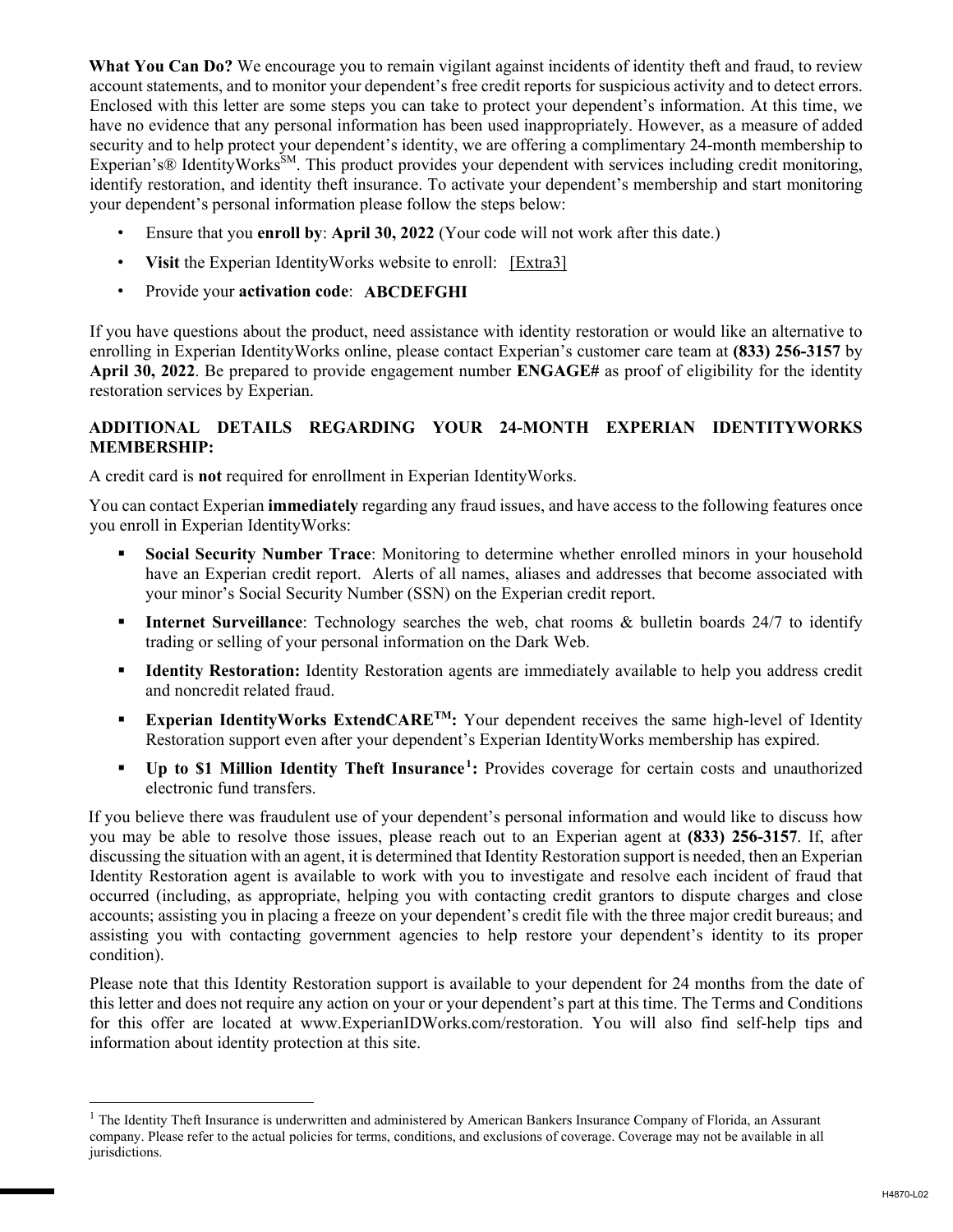**For More Information.** We regret that this incident occurred and any concern it may cause you or your dependent. If you have additional questions, please call our dedicated, toll-free call center at **(833) 256-3157**, Monday through Friday between 9:00 a.m. and 11:00 p.m. and Saturday through Sunday between 11:00 a.m. and 8:00 p.m. Eastern Time, excluding some major U.S. holidays.

Sincerely,

Carway

Liz McCarron SVP, Chief Legal Officer

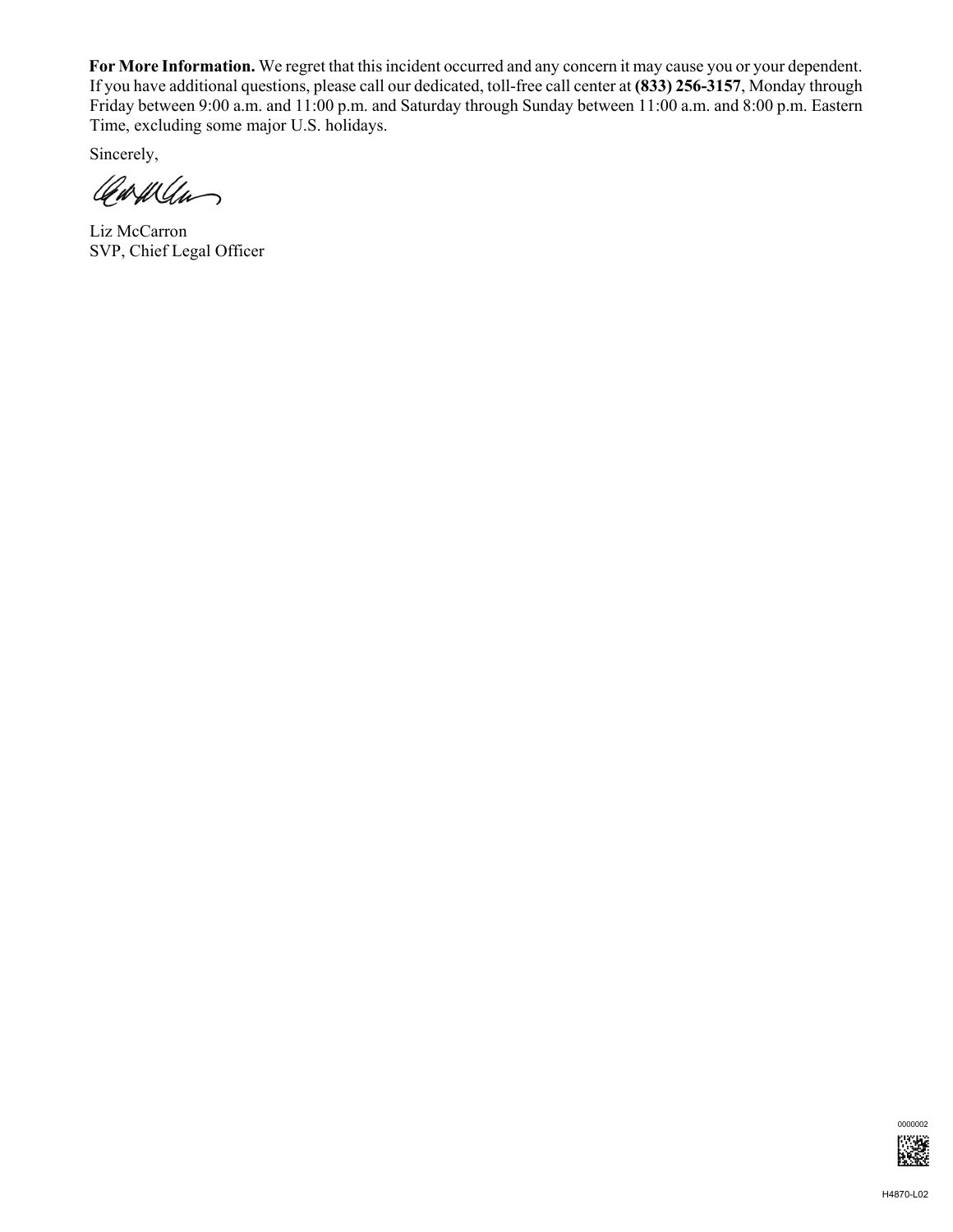## **GENERAL INFORMATION ABOUT IDENTITY THEFT PROTECTION**

You should remain vigilant for incidents of fraud and identity theft by reviewing credit card account statements and monitoring your credit report for unauthorized activity.

**Credit Reports.** Under federal law, you are entitled to one free copy of your credit report every 12 months from each of the three nationwide credit reporting agencies. You may obtain a free copy of your credit report by going to www.AnnualCreditReport.com or by calling 1-877-322-8228. You also may complete the Annual Credit Report Request Form available from the FTC at www.consumer.ftc.gov/articles/pdf-0093-annual-report-requestform.pdf, and mail it to Annual Credit Report Request Service, P.O. Box 105281, Atlanta, GA 30348-5281.

## **You may contact the nationwide credit reporting agencies at:**

| Equifax           | <b>Experian</b>  | <b>TransUnion</b>  |
|-------------------|------------------|--------------------|
| P.O. Box 105788   | P.O. Box 9554    | P.O. Box 2000      |
| Atlanta, GA 30348 | Allen, TX 75013  | Chester, PA 19016  |
| www.equifax.com   | www.experian.com | www.transunion.com |
| 1-800-525-6285    | 1-888-397-3742   | 1-800-680-7289     |

**Fraud Alert.** You may place a fraud alert in your file by calling one of the three nationwide credit reporting agencies above. A fraud alert tells creditors to follow certain procedures, including contacting you before they open any new accounts or change your existing accounts. For that reason, placing a fraud alert can protect you, but also may delay you when you seek to obtain credit.

**Credit Freezes (for Non-Massachusetts Residents):** You may have the right to put a credit freeze, also known as a security freeze, on your credit file, so that no new credit can be opened in your name without the use of a PIN number that is issued to you when you initiate a freeze. A credit freeze is designed to prevent potential credit grantors from accessing your credit report without your consent. If you place a credit freeze, potential creditors and other third parties will not be able to get access to your credit report unless you temporarily lift the freeze. Therefore, using a credit freeze may delay your ability to obtain credit. In addition, you may incur fees to place, lift and/or remove a credit freeze. Credit freeze laws vary from state to state. The cost of placing, temporarily lifting, and removing a credit freeze also varies by state. You may have the right to place and lift a security freeze on your credit report at no charge. *Unlike a fraud alert, you must separately place a credit freeze on your credit file at each credit reporting company.* Since the instructions for how to establish a credit freeze differ from state to state, please contact the three major credit reporting companies as indicated above.

You can obtain more information about fraud alerts and credit freezes by contacting the FTC or one of the national credit reporting agencies listed above.

**Credit Freezes (for District of Columbia and Massachusetts Residents):** State law gives you the right to place a security freeze on your consumer reports free of charge. A security freeze is designed to prevent credit, loans and services from being approved in your name without your consent. Using a security freeze, however, may delay your ability to obtain credit. You may request that a freeze be placed on your credit report by sending a request to a credit reporting agency by certified mail, overnight mail or regular stamped mail to the respective address indicated above. You have the right to place and lift a security freeze on your credit report at no charge.

*Unlike a fraud alert, you must separately place a credit freeze on your credit file at each credit reporting company.*  The following information should be included when requesting a security freeze (documentation for you and your spouse must be submitted when freezing a spouse's credit report): full name, with middle initial and any suffixes; Social Security number; date of birth (month, day and year); current address and previous addresses for the past five (5) years; and applicable fee (if any) or incident report or complaint with a law enforcement agency or the Department of Motor Vehicles. The request should also include a copy of a government-issued identification card, such as a driver's license, state or military ID card, and a copy of a utility bill, bank or insurance statement. Each copy should be legible, display your name and current mailing address, and the date of issue (statement dates must be recent).